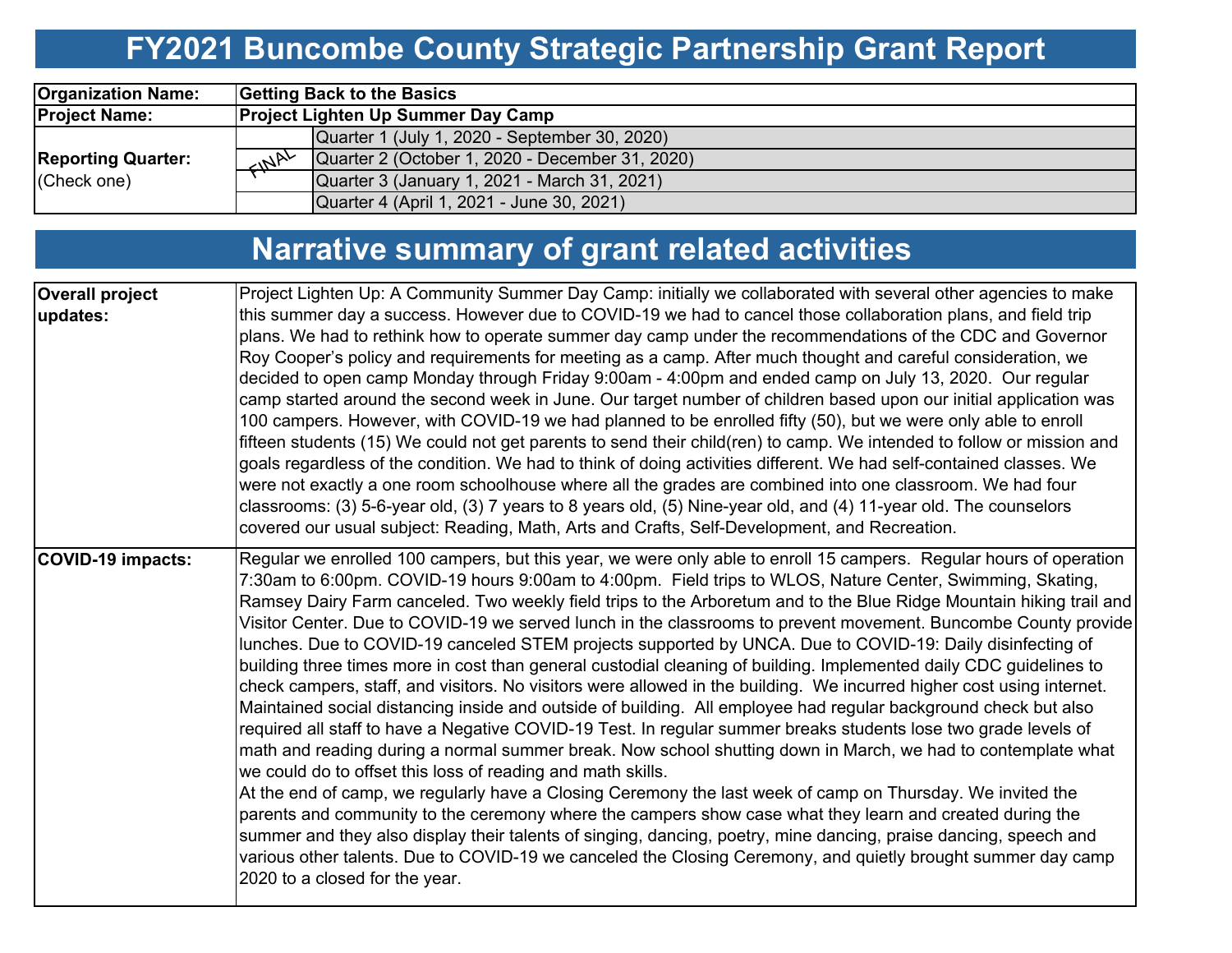| Activities related to<br>increasing equity,<br>diversity and inclusion: | We intentionally sought to have a diverse staff, ten percent were White, and ninety percent were Black. Most of our<br>staff were African American since most of our campers are from African American homes. |
|-------------------------------------------------------------------------|---------------------------------------------------------------------------------------------------------------------------------------------------------------------------------------------------------------|
| <b>Activities related to</b><br>increasing operational<br>excellence:   |                                                                                                                                                                                                               |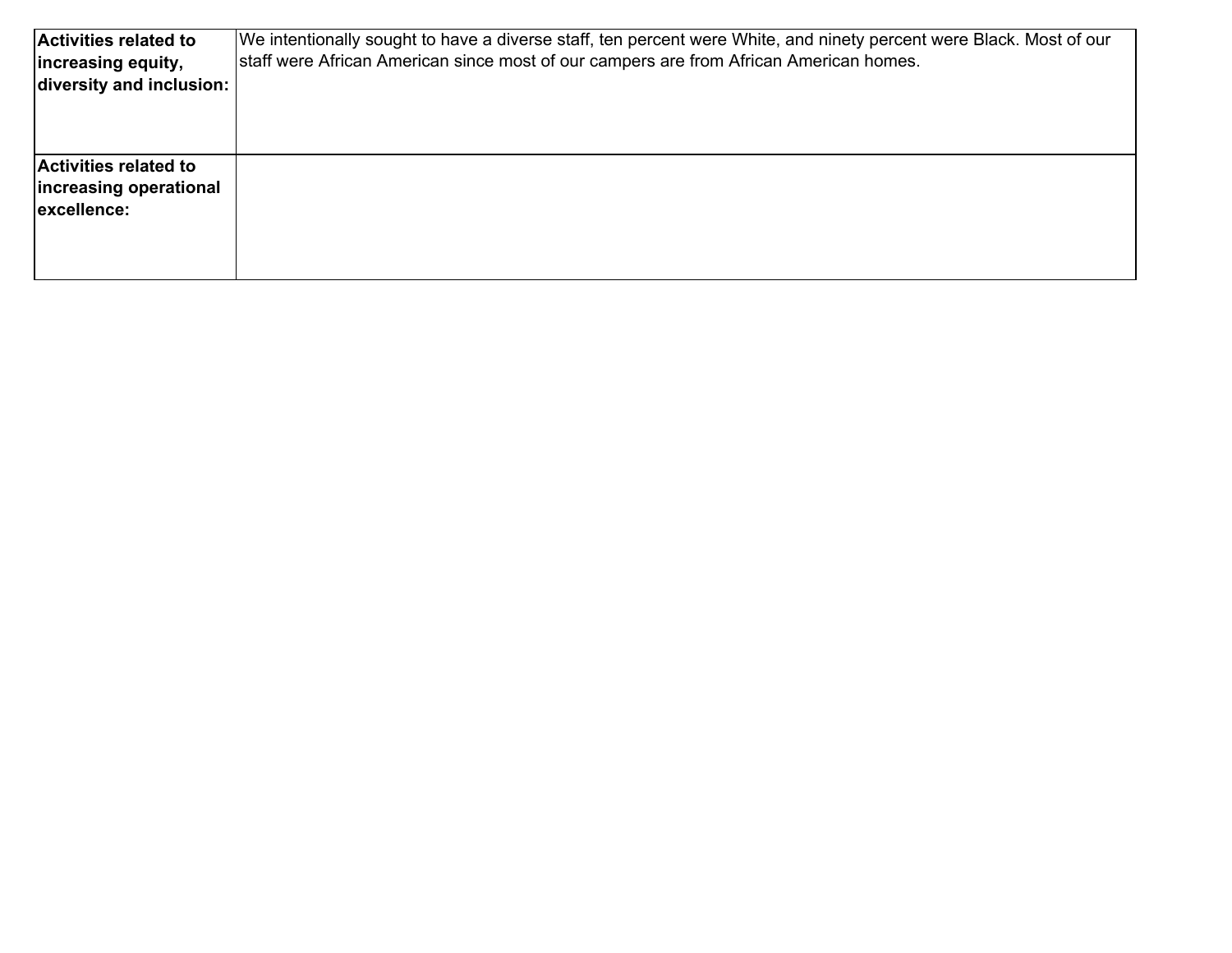### **FY2021 Buncombe County Strategic Partnership Grant Report**

| <b>Organization Name:</b>                | Getting Back to the Basics                                      |  |  |
|------------------------------------------|-----------------------------------------------------------------|--|--|
| <b>Project Name:</b>                     | <b>Project Lighten Up Summer Day Camp</b>                       |  |  |
|                                          | Quarter 1 (July 1, 2020 - September 30, 2020)                   |  |  |
| <b>Reporting Quarter:</b><br>(Check one) | Quarter 2 (October 1, 2020 - December 31, 2020)<br>$M^{\mu\nu}$ |  |  |
|                                          | Quarter 3 (January 1, 2021 - March 31, 2021)                    |  |  |
|                                          | Quarter 4 (April 1, 2021 - June 30, 2021)                       |  |  |

### **Progress toward annual goals**

|                                                                                        | <b>Actual Results (Enter Data)</b><br>Please only include new data for the specific quarter |                  |                  |                  |                  |                                                 |
|----------------------------------------------------------------------------------------|---------------------------------------------------------------------------------------------|------------------|------------------|------------------|------------------|-------------------------------------------------|
| <b>IMeasure</b>                                                                        | <b>Annual Goal</b>                                                                          | <b>Quarter 1</b> | <b>Quarter 2</b> | <b>Quarter 3</b> | <b>Quarter 4</b> | <b>Progress</b><br>toward<br><b>Annual Goal</b> |
| $\#$ of children served with summer day camp                                           | 130                                                                                         | 15               |                  |                  |                  | 15                                              |
| % of campers that meet academic goals, such<br>as book reading                         | 80%                                                                                         | 90%              |                  |                  |                  | 90%                                             |
| % of campers that meet physical activity goals,<br>such as athletic participation      | 80%                                                                                         | 90%              |                  |                  |                  | 90%                                             |
| % of campers that meet self-expression goals,<br>such as journaling                    | 80%                                                                                         | 90%              |                  |                  |                  | 90%                                             |
| % of campers that score higher on first<br>semester test 2020 than first semester 2019 | 60%                                                                                         | unknown          |                  |                  |                  | $0\%$                                           |

#### **Comments:**

Due to COVID-19 Buncombe County and Asheville City Schools started late, initiated virtual learning into their education operations. No one is certain how school shut down will impact how students score on the First Semester Test. We are still waiting for First Semester Scores.

We accomplished our goal to serve underserved, low income families. We help shorten the achievement gap by preventing summer learning loss.